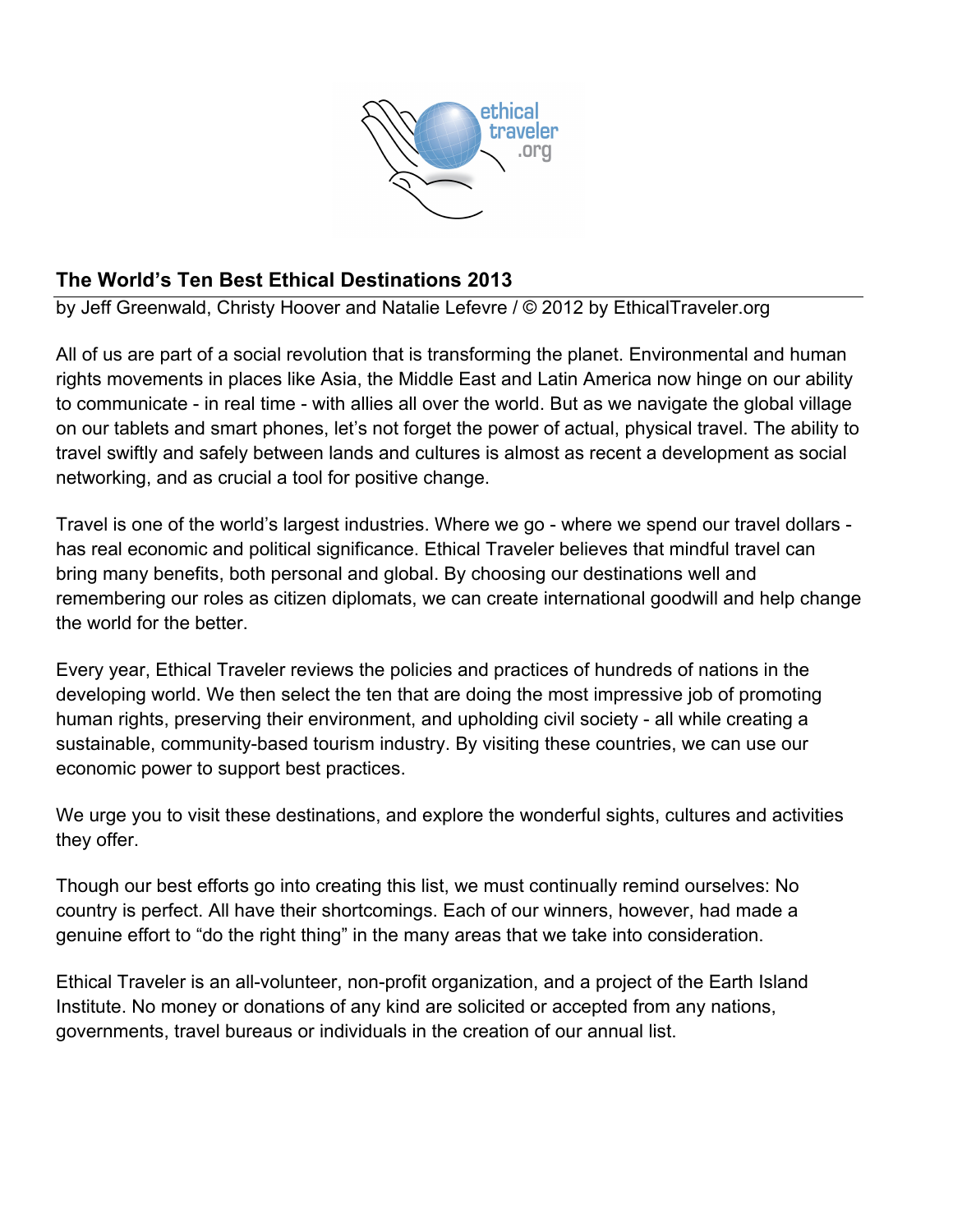# **The Winners**

Ethical Traveler congratulates the countries on our 2013 list of The World's 10 Best Ethical Destinations. The winners, in alphabetical order (not in order of merit), are:

**Barbados Cape Verde Costa Rica \* Ghana Latvia \* Lithuania \* Mauritius \* Palau \* Samoa Uruguay \*** 

 $(* = also appeared on our 2012 list)$ 

## **How the List is Created**

Every year Ethical Traveler conducts a study of developing nations, from Afghanistan to Zimbabwe, to identify the world's best travel and tourism destinations. We begin our research by focusing on three general categories: Environmental Protection, Social Welfare and Human Rights. For each of these categories we look at information past and present so that we understand not only the current state of a country, but how it has changed over time. This helps us select countries that are actively improving the state of their people, government and environment.

In the first phase of our process, we consider country scores from a variety of databases related to one of the three categories, using information from sources like Freedom House, the Millennium Challenge Corporation, and the World Bank. After identifying the top performers, we turn to detailed case research, focusing on actions governments have taken over the year to improve (or in some cases, weaken) practices and circumstances in the countries.

There is more to making our list, of course, than excelling in these categories. Each country selected as a Best Ethical Destination also offers the opportunity to experience unspoiled natural beauty, and to interact with local people and cultures in a meaningful, mutually enriching way.

Please note that this report is not an exhaustive explanation of our methodology, but a brief overview of how we conduct and verify our research. An appendix listing our sources will be sent upon request<sup>1</sup>. We also understand that no country, particularly those facing significant economic limitations, is faultless; our goal is to encourage the behaviors we see as creating a safer and more sustainable world.

Although we are happy to provide general or country-specific lists of our sources, we must charge a modest fee for the researcher time involved. Please contact info@ethicaltraveler.org for details.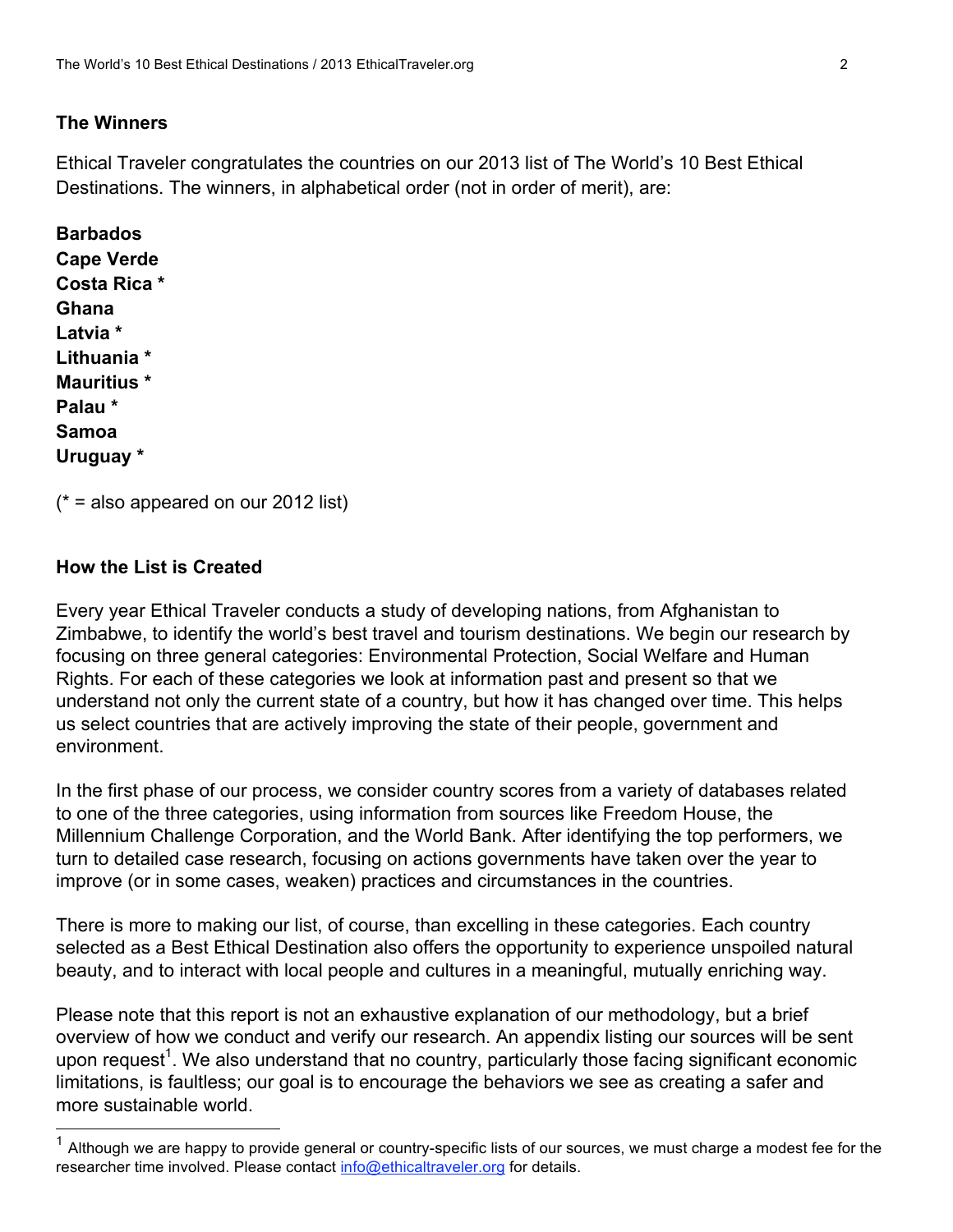### **Environmental Protection**

In evaluating each country's level of environmental protection, we looked at clear indicators of environmental health, preservation of resources, and cultivation of beneficial, sustainable practices.

Our main resource is the Socioeconomic Data and Applications Center (SEDAC) Environmental Performance Index (EPI), a joint initiative between the Yale Center for Environmental Law & Policy and Columbia University's Center for International Earth Science Information Network. The index uses indicators focused on (i) reducing environmental stresses on human health and (ii) promoting ecosystem vitality and sound natural resource management, allowing us to measure these countries against 25 separate indicators of environmental responsibility.

Equally weighted was the EPI trend rank, which monitors improving or declining performances in environmental protection. An additional environmental indicator was added to this year's selection process: the percentage of terrestrial and marine areas protected. These parameters allow a more accurate evaluation of a country's environmental record.

Latvia and Lithuania, along with Costa Rica and Uruguay, scored highest in environmental protection among the Ethical Destinations. Latvia in particular should be lauded for its status of "most improving performer" in the EPI trend rank. Ghana also boasts an improving environmental performance, whereas Chile, Serbia and Argentina – three countries from last year's list – showed declining performances that ultimately disqualified them this year.

A notable environmental success is Cape Verde, which is striving to reach 300% renewable energy. The country increased its total installed renewable capacity by 751.14%, indicating a decisive movement towards sustainability and away from fossil fuels. In 2012, President Chinchilla of Costa Rica signed a ban on shark finning, thanks in part to the efforts of Ethical Traveler. We hope that this ban will be strictly enforced. Also in 2012, Ghana announced that it will introduce new taxes to establish appropriate prices for natural and environmental capital in order to provide incentives for reducing environmental degradation.

During the past year, Palau, Samoa and Mauritius have put a strong emphasis on greening their economies and implementing sustainable development programs. They have shown high regard for the environment, and responsible tourism is being promoted. Samoa, for example, is consulting with local communities to designate national parks and improve coastal management.

The Bahamas made our 2012 list, but could not be included this year. We applauded the country's social welfare and human rights record while spurring it to pay more attention to environmental issues. A year later, however, we conclude that The Bahamas lacks genuine environmental will; as one of the highest GDP generating countries in the Caribbean, the Bahamas has the power and capacity to implement innovative environmental awareness policies, but it failed to do so in 2012. We will review The Bahamas in 2014 to see if they have moved forward with their environmental agenda.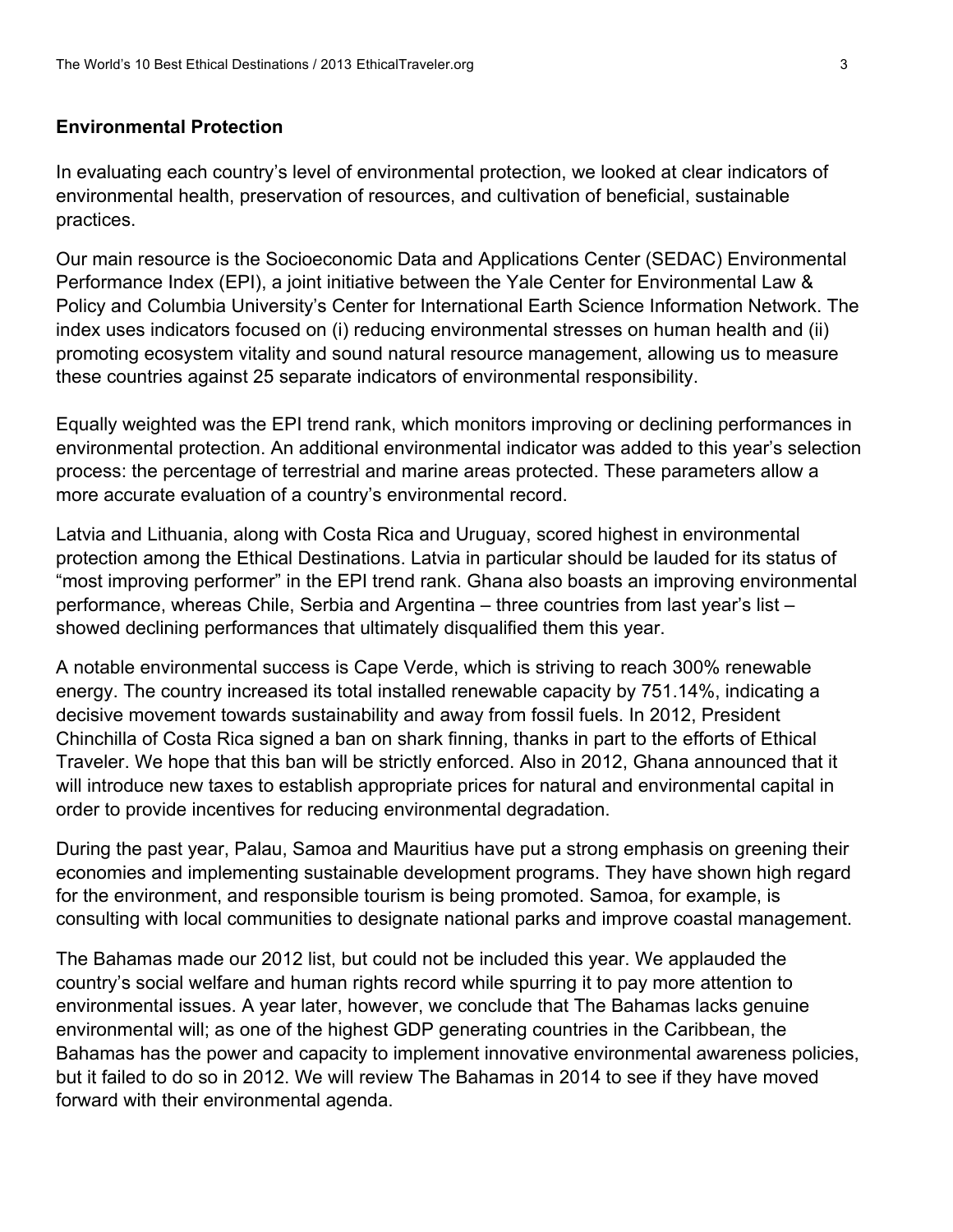### **Social Welfare**

Another critical point we consider is the social welfare of each country's citizens and visitors. Quantifying this is not a straightforward task. In order to gain the clearest picture of the situation, we combine well-respected resources with our own country research.

The scores compiled by UNICEF on child mortality rates are one indicator of social welfare. In this category, Lithuania and Costa Rica scored particularly high. To gauge issues such as access to safe drinking water, sustainable water management, responsible sanitation practices, and agricultural management, we considered the 2011 Human Development Report, compiled by the UN Development Program (UNDP). Barbados was praised by the UN High Commissioner for Human Rights this year for excellence in literacy and education. Mauritius received its highest score to date—placing it far above the regional average, significantly above the world average, and is now in the category of 'high human development'. We were very pleased to see another African country, Ghana, increase in rank this year, as well.

The Heritage Foundation's Economic Freedom Index 2012 ranked Mauritius highest in the Sub-Saharan African region, with a score well above the world average thanks to improvements in property rights, monetary freedom, and management of government spending. With West Africa's highest standard of living, Cape Verde continues to be a model for political rights and civil liberties in Africa, receiving the second highest ranking in governance performance by the Ibrahim Index of African Governance, which measures countries against 57 criteria using 84 indicators.

According to The World Bank's Gini Index, Latvia received the best equality ranking of this year's Ethical Destinations countries, with Lithuania following very closely behind. Latvia also was the highest ranked of this year's countries according to The World Economic Forum's Global Gender Gap Report for 2012, showing Latvia to be a leader in gender equality.

Costa Rica experienced a dramatic decrease in crime rates thanks to an increased focus on citizen security, and was ranked the Happiest Country out of 151 countries evaluated by the Happy Planet Index, a project of the New Economics Foundation. Samoa continues to see impressive progress, as well, with analysis by the UN Research Institute for Social Development crediting an emphasis on welfare and social cohesion with Samoa's reputation as a role model in the Pacific region.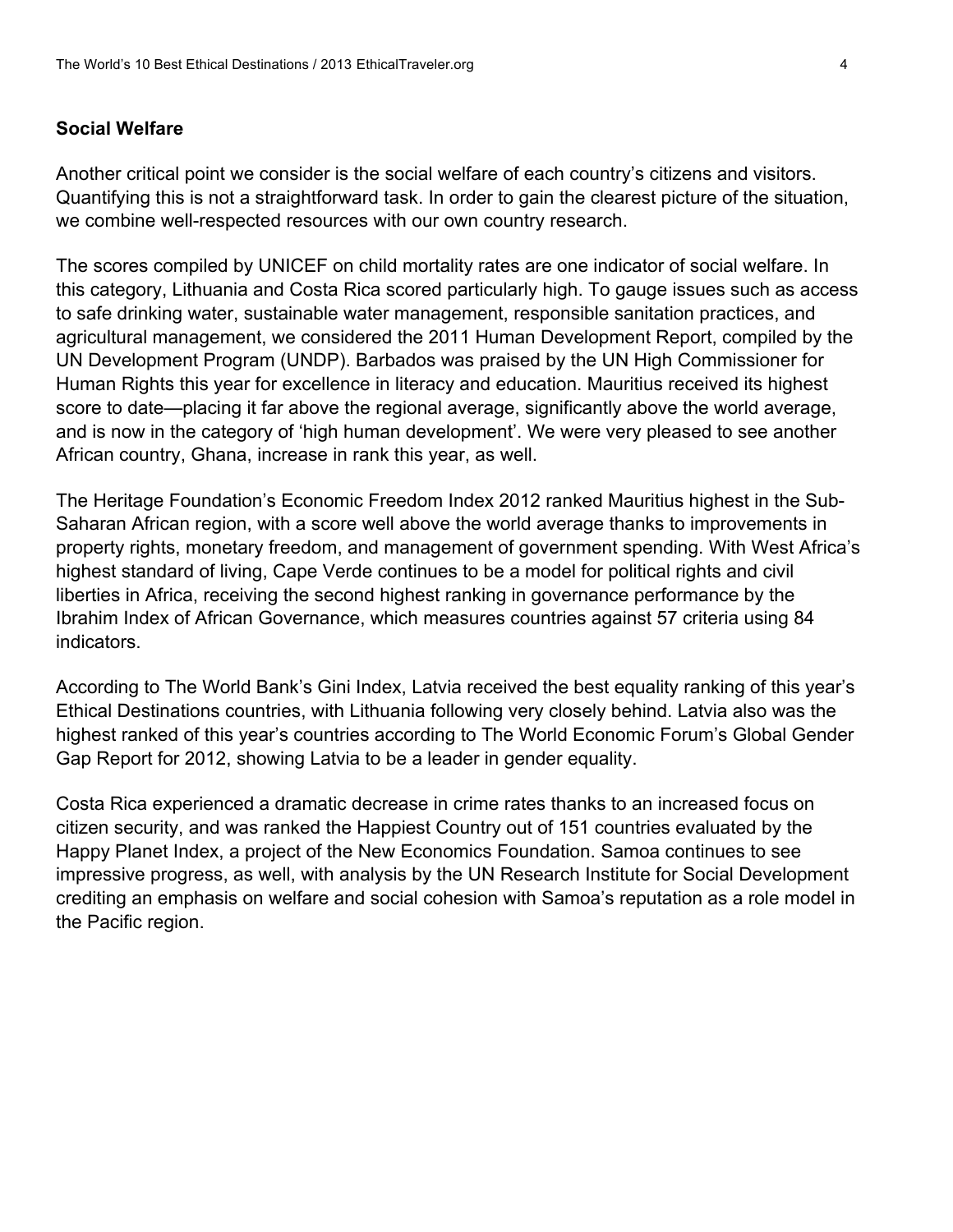### **Human Rights**

To evaluate countries' human rights record, respected sources like Amnesty International, Human Rights Watch, Reporters Without Borders, and Freedom House were consulted to understand the challenges each nation has to address. Every country has human rights issues, but it was important for us to see efforts made towards improving those situations and preserving basic rights for all.

Cape Verde, Costa Rica, Lithuania, Palau and Uruguay received the highest possible scores from Freedom House in the categories of Political Rights and Civil Liberties as well as high Press Freedom scores — even better than those of some developed countries. Freedom House also commends the political and civil freedom in the African countries of Mauritius and Ghana. After President Mills died earlier this year, Ghana went through a peaceful transition of power, which is not a given on the African continent. Interim President Mahama is regarded as a champion of the underprivileged, with a keen interest in environmental issues.

Two excellent performers in their regions are Cape Verde and Uruguay. Cape Verde serves as a model for political rights in Africa, while Uruguay has extensive human rights laws, including the most liberal LGBT rights in South America; same-sex civil unions are recognized, gays are allowed to serve openly in the military, same sex adoption is legal and anti-discrimination laws are in place to prevent discrimination for sexual orientation and/or gender identity.

Several countries that made our short list were excluded from the Top 10 specifically because of homophobic laws. While Ethical Traveler is not a gay rights organization, we believe in civil liberties for all—regardless of race, religion, gender, age or sexual orientation. Although three of our winners (Barbados, Ghana and Mauritius) do have anti-gay statutes on the books, these laws are laxly enforced. In Ghana, however—a country with an otherwise impressive social and environmental record—active discrimination does take place. We include Ghana on this year's list hoping that this spotlight, along with our vote of confidence, will inspire reform.

A number of otherwise promising African and Latin American destinations actively discriminate against their gay and lesbian citizens. Ethical Traveler hopes that these countries will work to renounce these outdated laws; this would strongly reinforce their reputation for progressive civil liberties. Ghana's progress in particular will be closely followed by the Ethical Destinations team when considering our 2014 list.

Two South American countries that made the 2012 list were disqualified this year because of serious human rights issues. Both Chile and Argentina showed negative trends in civil liberties, including infringements of the right to freedom of the press and freedom of information. Chile fell 47 places in the Reporters Without Borders rating of press freedom, due in large part to violations committed by security forces during student protests. Argentina demonstrated infringements on freedom of the press as well as a lack of respect for the rights of its indigenous peoples.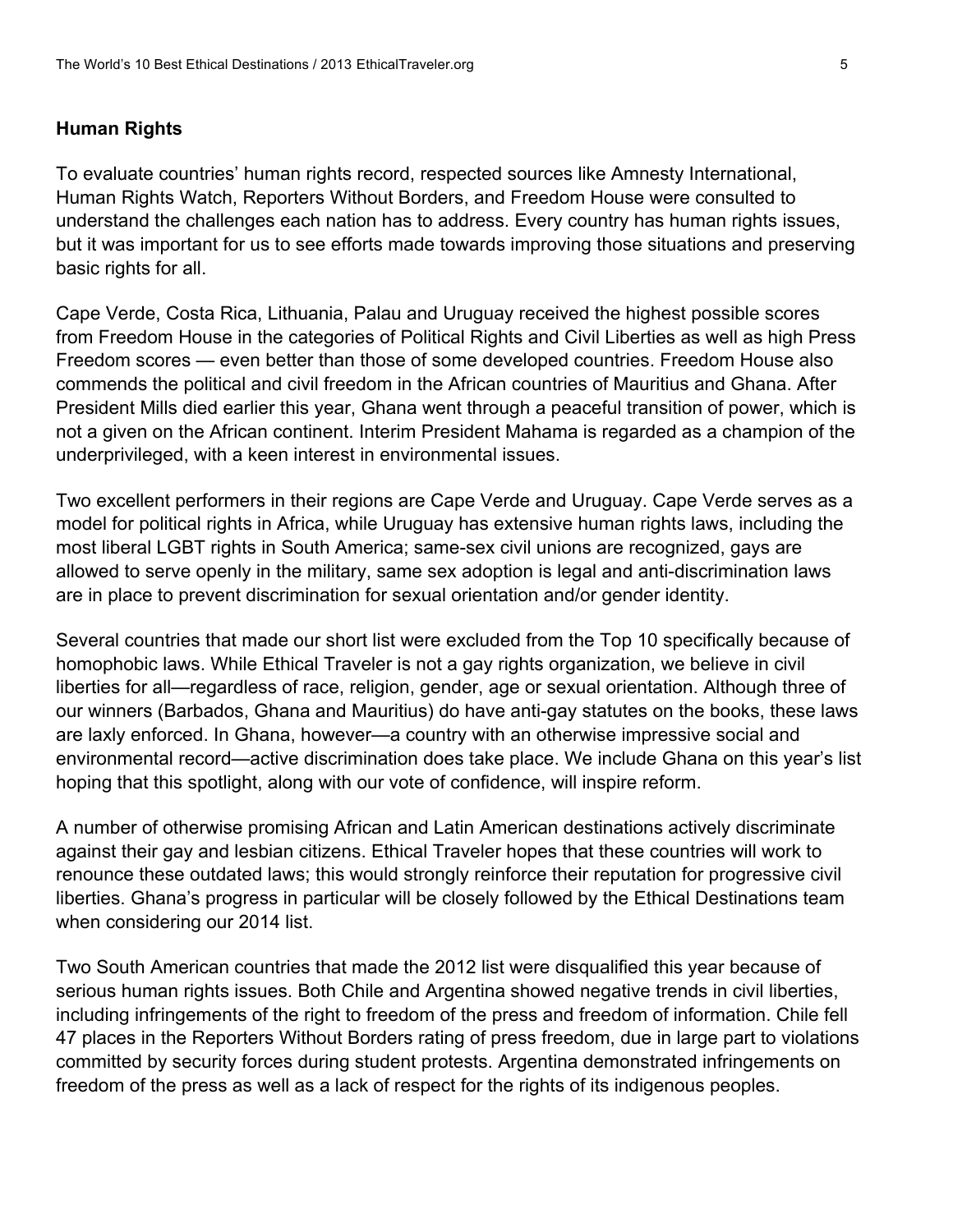### **General Trends**

It's worth noting that island states are again a strong presence in this year's Top 10 list. These include Barbados, Cape Verde, Mauritius, Palau and Samoa. One clear reason for this is marked efforts towards environmental responsibility. These states understand that islands will be severely impacted by climate change, and are therefore taking the vanguard in progressive environmental policies.

We were disappointed to see some Latin American countries drop off of our list, mainly due to diminished respect for human rights, including LGBT rights as well as freedom of press and information. This is a disconcerting trend that Ethical Traveler is watching closely—and one that we hope to see reversed.

It's certainly notable to see three African countries named among the Ten Best Ethical Destinations for 2013! Cape Verde, Ghana and Mauritius serve as positive role models in the region. We commend their efforts, and hope ethical travelers will 'vote with their wings' by enjoying all these nations have to offer.

#### **Addendum: Destinations of Interest**

Along with the 10 countries selected for their commitment to social justice and sustainable environmental practices, we suggest three additional "Destinations of Interest."

Though these countries are not yet considered ethical destinations, open-minded travelers can learn much by visiting them. We believe it's sometimes essential to step behind the "media curtain" and inform oneself about controversial places through direct contact with local people. Nothing compares to witnessing firsthand the dynamic processes of social and political change.

The first is Burma. After 1988, when a military junta took power in a brutal coup, Burma (controversially renamed Myanmar) was a place ethical travelers tended to avoid. Human rights violations were rampant, and the long house imprisonment of Aung San Suu Kyi, Burma's democratically elected leader and a Nobel laureate, made the act of supporting the regime with our travel dollars unconscionable.

During the past 18 months, however, Burma's new leadership has demonstrated a stunning and apparently genuine desire to move forward. Many political prisoners have been released, and economic reforms are being introduced. In December 2011, Secretary of State Hillary Clinton visited Burma and met freely with Aung San Suu Kyi, who had been released from house arrest. This fall, Aung San Suu Kyi traveled around the world as a spokesperson for Burma's future progress, and met with President Obama in Washington, D.C. In November, President Obama reciprocated by visiting Aung San Suu Kyi at her home on Rangoon. Decades of U.S. economic sanctions on Burma have at last been suspended, and diplomatic relations restored.